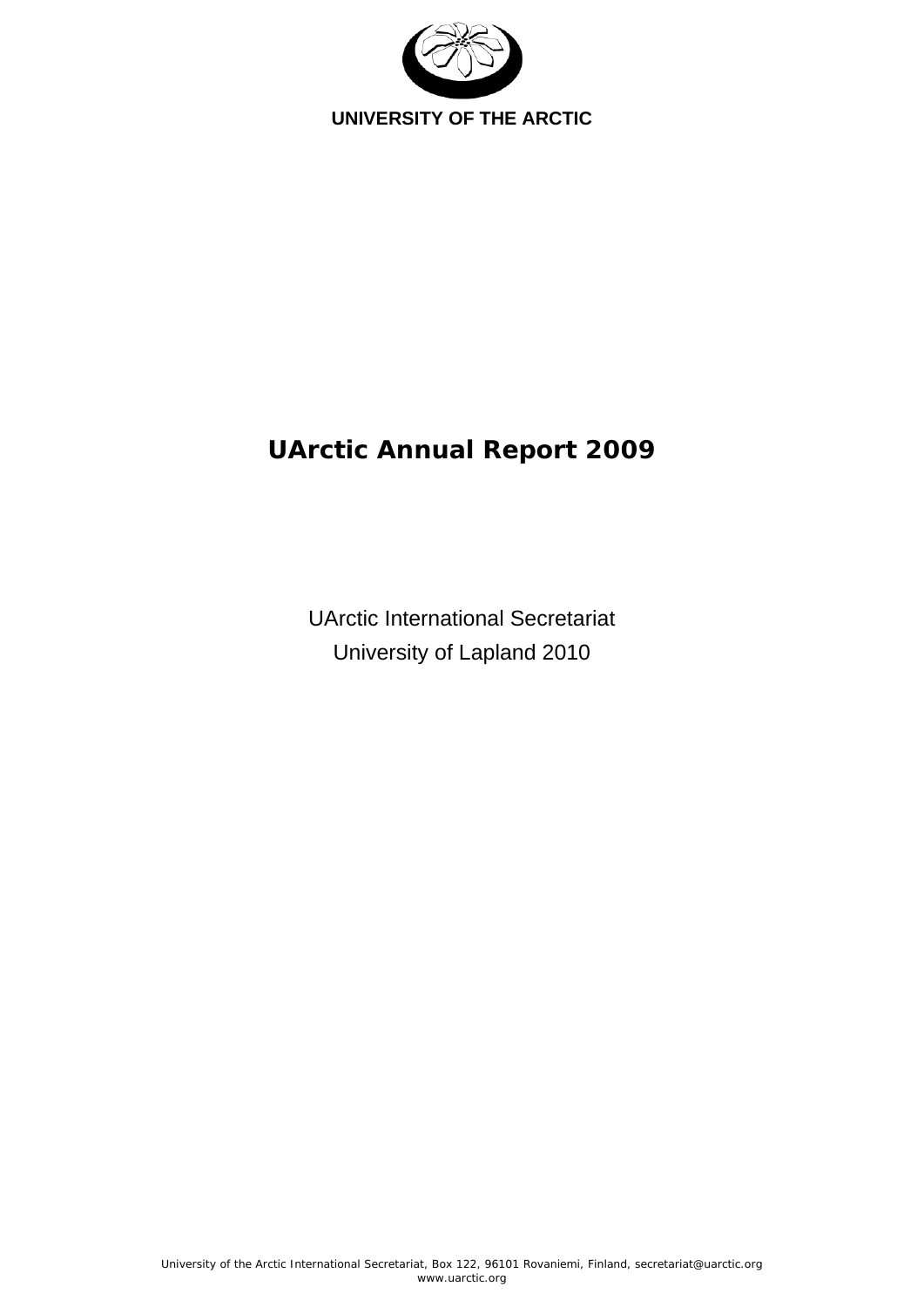# **UArctic Annual Report 2009**

## **UArctic as a Network**

UArctic is a dynamic and diverse network of higher education institutions and other organizations in the circumpolar North. Our membership now comprises a network of 119 higher education institutions, colleges, research institutes, and other organizations across the circumpolar North. Collectively, this represents over 740 000 students and 45 000 academics. These members include 83 higher education institutions and 36 other organizations that include research institutes, indigenous organizations and other northern actors interested in the cause of higher education in the Arctic.

|                | CAN | DEN/GR | FIN | ICE | <b>NOR</b> | <b>RUS</b> | <b>SWE</b> | UK | USA | TOTAL |
|----------------|-----|--------|-----|-----|------------|------------|------------|----|-----|-------|
| <b>Members</b> | 30  |        | 10  |     | 15         | 36         |            |    | 13  | 110   |

Number of Member Institutions by Country for 2009, a full list is available in Annex 1.

The diversity of UArctic's member institutions is also reflected among their student numbers, varying from small northern indigenous colleges to large research universities. The largest group of UArctic higher education institutions have less than 3000 total students (50%), 27% have between 3000 and 10000 students, while the remaining 23% have 10000 or more students.

### **Board of Governors**

The Board of Governors, appointed by the members through the Council, is UArctic's highest decision making body. The Board of Governors met in May- June 2009 in Yakutsk. The Board approved the UArctic Strategic Implementation Plan 2009-2013 which is the blueprint for the concrete implementation of UArctic's Strategic Areas, defined in the UArctic Strategic Plan 2008-2013. In addition, the Board took key decisions to initiate the process for establishing UArctic as a legal entity though the creation of UArctic Association according to the Finnish law. The Board Chair Steve Jones (US) stepped down in April 2009 and Andy Greenshaw (Canada), the elected Vice-Chair of the Board, assumed became interim Chair until a new Board Chair can be appointed.

## **Council**

The annual Council meeting was hosted by Umeå University and Abisko Research Station on August 11-14, 2009 in Kiruna, Sweden, with a thematic focus on Arctic research. The next meeting will be hosted by Sakha State University and the Arctic Institute of Culture and Arts in Yakutsk, Sakha Republic (Yakutia) in June 2010. In this meeting, six institutions joined the University of the Arctic, bringing the total number of members to 121. Two departures have subsequently reduced the membership to 119.

The Council Officers are Claudia Fedorova, Sakha State University, Russia (Chair). Geir Gotaas, Geir Gotaas, University,Tromsø, Norway (Secretary) and Margaret Imrie, Aurora College, Canada (Vice-Chair). Margaret Imrie stepped down in August from her position as Vice-Chair and Council appointed Jim McDonald, University of Northern British Columbia in her place.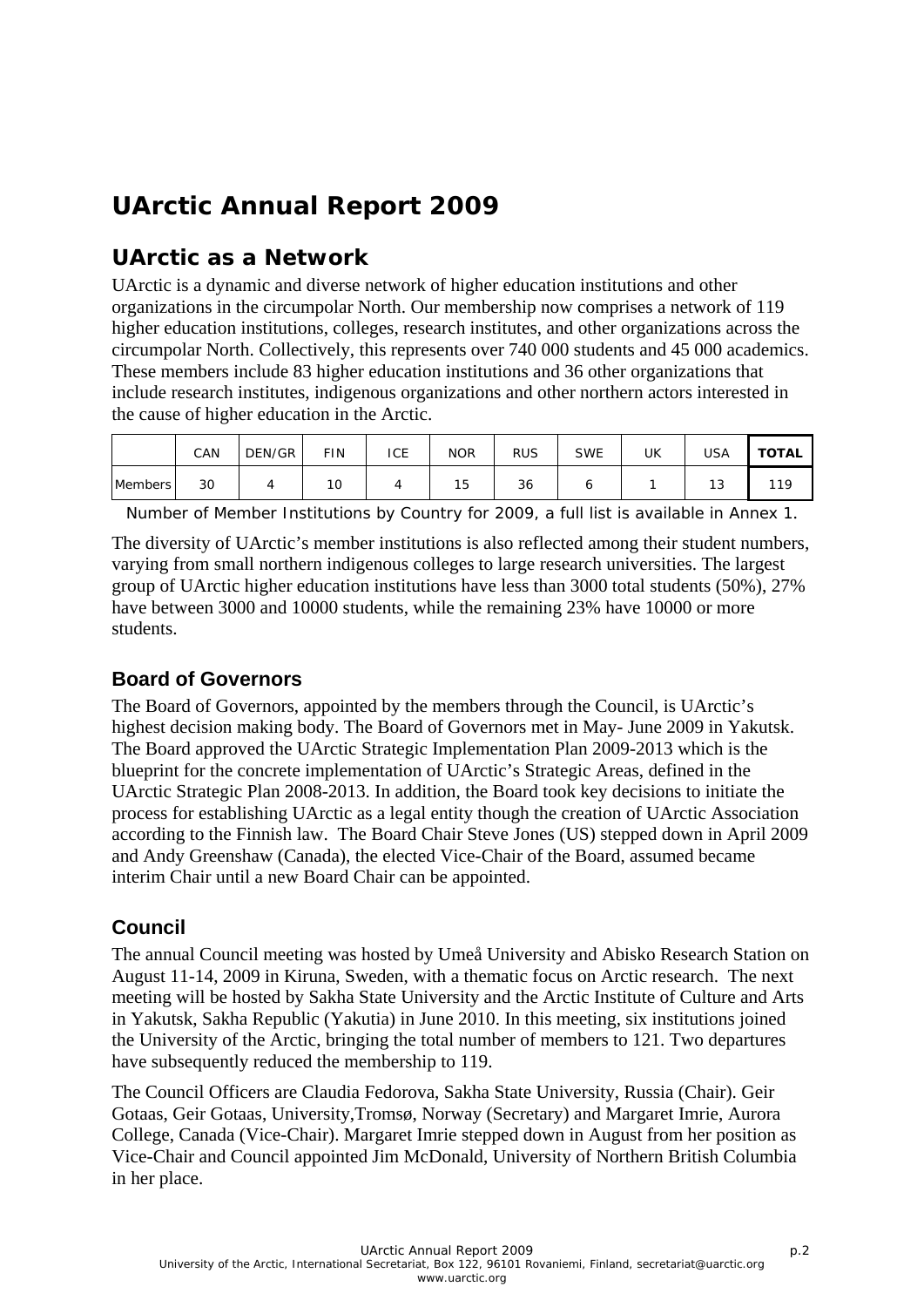#### **New Higher Education Institutions:**

- Surgut State Teachers' Training University (Russia)
- Tyumen State University (Russia)
- Taymyr College. (Russia)

#### **New Other Organizations:**

- Association for Canadian Studies in the United States (USA)
- Federal State Scientific Institution "Scientific Research Institute of National Schools of the Republic of Sakha (Russia)
- Makivik Corporation (Canada)

### **Rectors' Forum**

UArctic Rectors' Forum is a forum for the the leaders of UArctic's higher education institutions. UArctic Rectors' Forum convened at Yugra State University in Russia, Khanty-Mansiysk, Russia in June 2009. The Forum was hosted by Rector Boris Rudnik. Over 55 Rectors, Presidents, invited observers, experts, and guest speakers convened for the University of the Arctic's 3rd Annual Rectors' Forum at the Yugra State University of Russia, June 3-5, 2009. The highlight of the three day event came when delegates from 22 member higher education institutions unanimously signed the Yugra Declaration.

University of Alaska Fairbanks was voted as the host institution of the next Forum. The Planning Committee is Chancellor Brian Rogers, University of Alaska Fairbanks (Chair) ; Jim Basinger, University of Saskatchewan, SK, Canada; Matti Lempiäinen, Rovaniemi University of Applied Sciences, Rovaniemi, Finland; Irina Lugovskaya, Pomor State University, Arkhangelsk, Russia and Steinar Pedersen, Sami University College, Kautokeino, Norway as well as the UArctic President Lars Kullerud and Vice President Administration Outi Snellman representing Administration.

### **External Relations**

UArctic continued to foster a close relationship with the Arctic Council through involvement with the Norwegian chairmanship and the Senior Arctic Officials. Other important external partners included the Standing Committee of Arctic Parliamentarians, the International Arctic Science Committee IASC, the Arctic Social Sciences Association IASSA as well as the Nordic Council, UNESCO and the EU.

## **UArctic Strategic Areas**

UArctic is organized in seven strategic areas (including administration), each consisting of one or several units. This continues to be the mechanisms through which UArctic's overall strategic goals and objectives are implemented. The Thematic Networks strategic area serves as the core for content development in UArctic. The units in the Undergraduate, Graduate, Knowledge and Dialogue, Mobility, as well as the Service to Members strategic areas are the enabling mechanisms for the thematic foci of UArctic and shall focus on becoming the endorsing bodies that oversee the use of the UArctic label reflecting UArctic quality, including for instance academic quality and respect for traditional knowledge, and UArctic values. UArctic, its units, and in particular the Knowledge and Dialogue strategic area have particular roles in promoting the research and education capacity in UArctic's member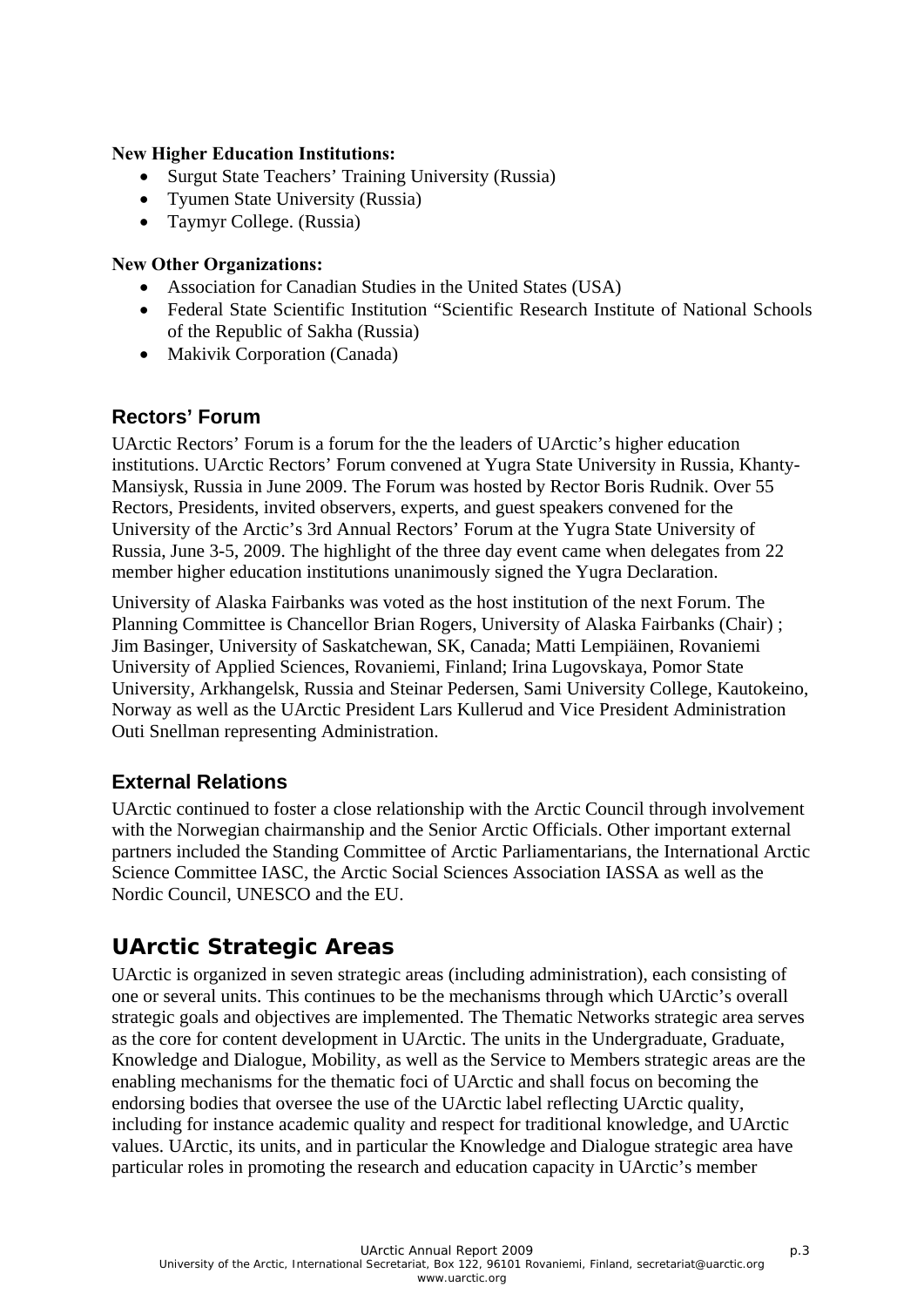institutions and shall have an advocacy role to promote UArctic members. The lead of each strategic area is a member of the Senior Management Team (Ma-Mawi), which is chaired by the President. Ma-Mawi provides overall day- to-day coordination for development and delivery of UArctic activities.

## **Thematic Networks**

UArctic's Thematic Networks strategic area fosters issues-based cooperation that enables networking among UArctic members on specific areas of expertise. In 2009, one new Thematic Network on Geopolitics and Security led by University of Lapland was established giving as total number of 18 thematic networks in operation. In the beginning the goal of the

program was to have eight to ten thematic networks by the year 2008, so that goal has been achieved and it is anticipated that the number of new thematic networks will not increase a lot in coming years. One of the goals set earlier was to increase the cooperation between the thematic networks and one concrete example of that is the development of joint Master's program in Northern Governance and Development jointly by Thematic Networks on local and regional development and northern governance. The work on new quality guidelines was finalized in program team meeting in early January 2009 in Kilpisjärvi, Finland. The protocol for establishing the new thematic networks was initiated including the evaluation process of the proposals.



#### Thematic Networks have continued to

write news items to UArctic Website and a special issue of "Shared Voices" focusing on Thematic Networks was published in spring 2009. Ten news releases related to thematic networks program or individual networks were published by Mid-Term 2009. Thematic Network on Journalism produced the first issue of ezine Arctic Views in early 2009 (http://uarctic.org/newsListing.aspx?m=611), the stories to the ezine were written by the journalism students from Norway, Finland and Russia.

The Master's program on Health and Wellbeing in Circumpolar Area is jointly developed by partners in the Thematic Network on Arctic Medicine led by University of Oulu, Finland. This program started with an opening student seminar in January. The Thematic Network on Global Change has also developed the course, "Health, Security and Wellbeing in the North". The whole curriculum developed by the Thematic Network on Global Change was launched in Bergen in March in Arctic Science Summit Week. The new Master's courses "Arctic Economies and livelihoods" and "Institutional Dimensions of Global Change" began enrollment in fall 2009, the first one at the University of Greenland and second one at the University of Tromsø. The field course on "Global Change Technology, methodology, and analysis" was held in August at Toolik Field Station in Alaska with one week component at the University of Alaska Fairbanks. In the forthcoming year these courses together with the course "Adaptation to the Globalization" will be offered to all UArctic members.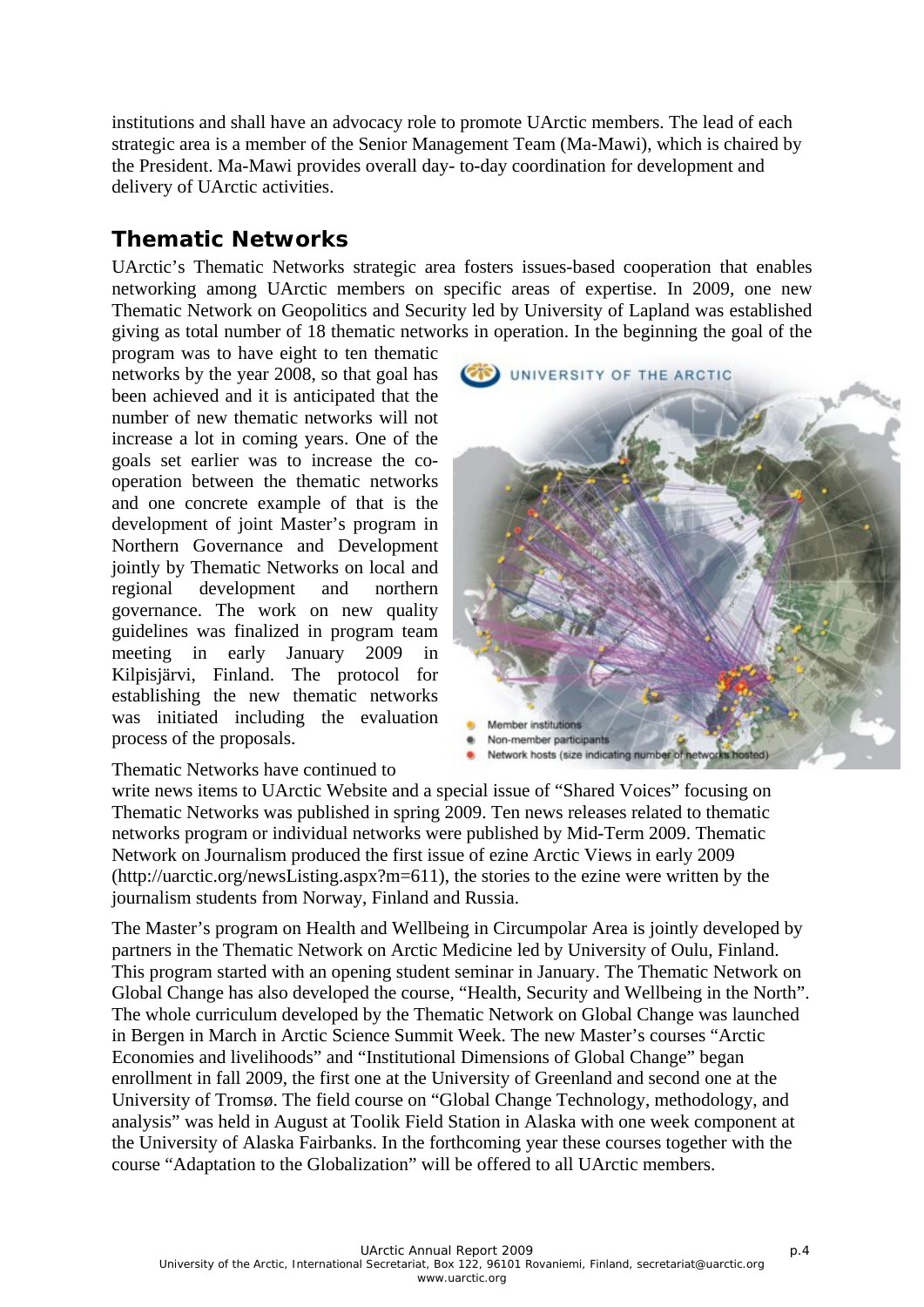Several other Master's programs were planned and developed in other Thematic Networks so that in future the number of new master's programs will rise considerably. As an example, a Master's program on Social Work will start in fall 2010 that has been developed jointly by the partners in the Thematic Network on Social Work led by Bodø University College, Norway. A very good initiative is the new "Master's program on Northern Governance and Development," which is jointly developed by two thematic networks: Northern Governance, and Local and Regional Development.

Research goes hand in hand with education. Nearly all thematic networks also engage in research and doctoral studies. As an example, the Thematic Network on Energy in New Time and the Thematic Network on Northern Governance were able to offer PhD positions/interships for post graduate students. One of the new initiatives is the EU research project ArcRisk, which is an AMAP initiative and one of the work packages is coordinated by Centre of Arctic Medicine (Univ Oulu, Finland). Another good initiative is the Northern Periphery Program project Climate Change — Adapting to The Impacts, by Communities in Northern Peripheral Regions where the Thematic Network on Global Change is a partner (Thule Institute, Univ of Oulu).

Norwegian UArctic funding has been a key funding for many Norwegian thematic networks and had helped in starting their activities. In 2009, the Thematic Network on Social Work, the Thematic Network on Northern Tourism and the Thematic Network on Distance Education and E-learning received funding. In addition the development of Master's program on Northern Governance and Development was supported financially.

One of the newest projects is Arctic Virtual Learning Tools is led by Thule Institute and has links to global change curriculum development since some of the texts developed for teaching will be put as open textbooks in this project. Some of the courses and maybe even all will be delivered through the new virtual learning room. Arctic Virtual Learning Tools received funding from Nordic Council of Ministers' Arctic Programme.

## **Undergraduate Studies**

The UArctic label is a quality marker for UArctic's Circumpolar Studies program and Open Learning offerings at UArctic's member institutions. The Undergraduate Studies strategic area will create mechanisms to endorse new Bachelor Studies study paths in and about the

North. Undergraduate Studies ensures creative paths of learning and increased access to higher education and training for students in the Circumpolar North as well as those coming to the North for studies from more southern latitudes.

The Office of Undergraduate Studies provides leadership for the international network of member institutions and organizations in undergraduate strategic areas of the University of the Arctic (UArctic). The Office focuses primarily on the development and delivery of



the Circumpolar Studies curriculum, an interdisciplinary program specifically developed to meet the needs of Northern communities around the Circumpolar North. The Circumpolar Studies Program consists of two components: Core Courses and Advanced Emphases. The Circumpolar Studies Core consists of an introductory course and six courses in three interdisciplinary fields of studies that provide students with a broad knowledge and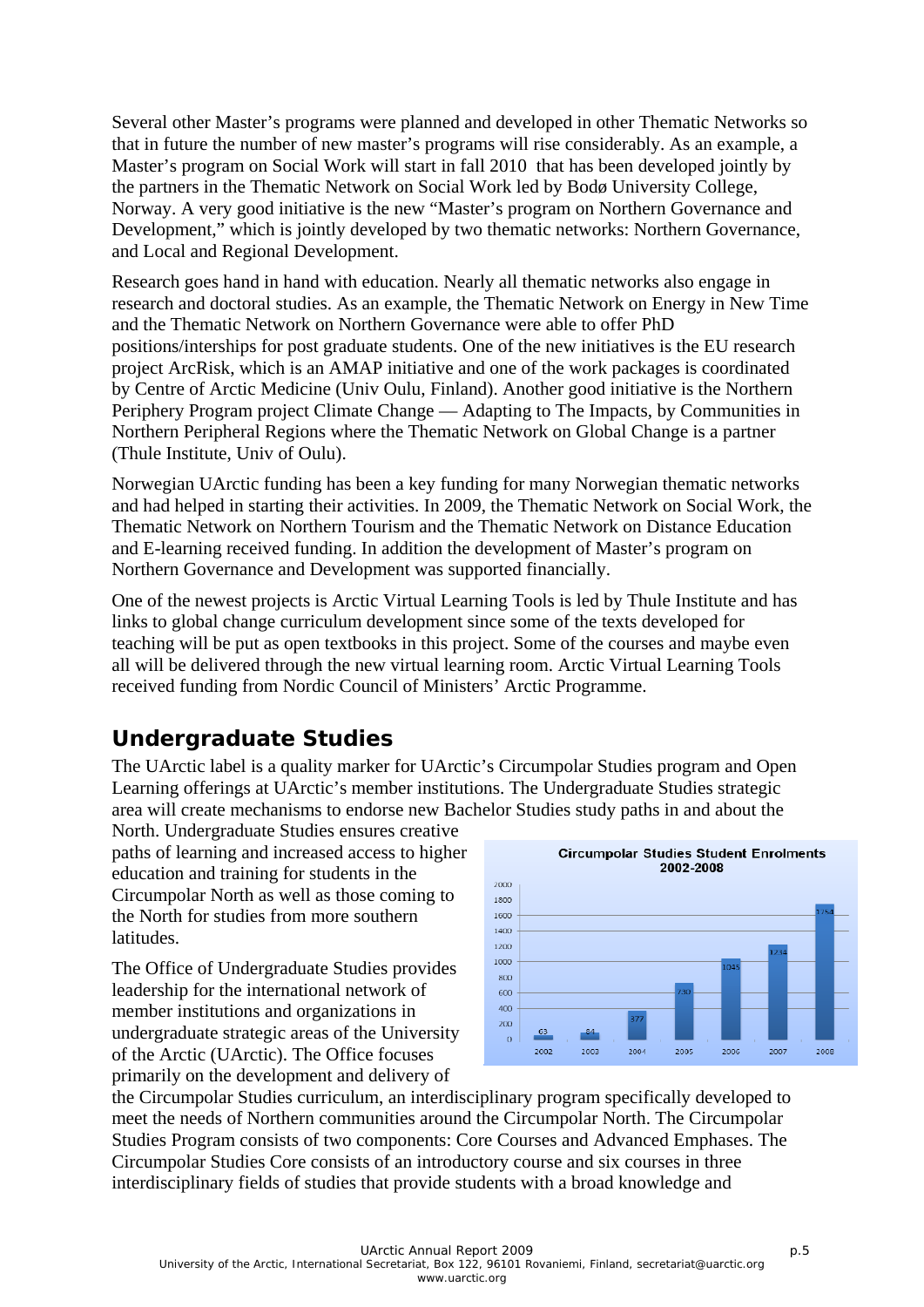understanding of the lands, peoples, and critical issues of the circumpolar world. Advanced Emphases are programs of study, roughly equivalent to a semester of schooling (30 ECTS credits or 15 North American credits) that focus on an area, issue, or problem of particular relevance to the North and for its peoples. Examples of Advanced Emphases (AE) include Aboriginal Public Administration, Northern Tourism, and Arctic Governance. The Circumpolar Studies Program offers the possibility of earning a Bachelor's degree at a number of UArctic member institutions.

There are three UArctic Regional Offices of Undergraduate Studies: Bodø University College hosts the Nordic-Barents Regional Office; Sakha State University hosts the Russian Regional Office; Syktyvkar State University hosts the Associate Russian Regional Office. Presently, the Office of Undergraduate Studies has signed Circumpolar Studies Collaboration Agreements with five active member institutions. As of September 2009, the signatories remain Bodø University College, Northlands College, Sakha State University, Syktyvkar State University, and Sakha Teachers' Professional Skill Advancement Institute.

The academic year 2008/09 saw another group of graduates from the Circumpolar Studies program. Bodø University College celebrated another 23 graduates from its Bachelor of Circumpolar Studies degree program. Since UArctic's inception, there have been 95 graduates in total. The North American Regional Office focused on working with members in the region making site visits to the University of Washington in Seattle, the University of Alaska Fairbanks, and Sir Wilfred Grenfell College in Corner Brook and Memorial University in Saint John's, Newfoundland. There was also a Regional Office meeting held at Bodø University College to conduct mid-year reviews. Finally, the Dean and Program Officer attended the UArctic Annual Council Meeting in Kiruna, Sweden.

The UArctic Office of Undergraduate Studies took an official role in UArctic Canada fundraising as Dean Hayley Hesseln became a member of the UArctic Canadian Fundraising Team, and the Chair of the UArctic Canada Fundraising Task Force. The position of Science Coordinator remains vacant, while the Office welcomed a new staff member in August upon hiring Tom Novosel as Program Assistant. Funding for the Office of Undergraduate Studies for 2008/2009 was confirmed by DIAND at \$500,000 in April 2008.

The Circumpolar Studies program is delivered internationally or locally onsite by member institutions. The UArctic Office of Undergraduate Studies is responsible for the international online delivery of Circumpolar Studies core courses, and also the local delivery of the Circumpolar Studies program in the North American region. The Regional Offices of

Undergraduate Studies are responsible for the local delivery of the Circumpolar Studies program, including the core courses, advanced emphases and degree completions in their respected regions.

The International Academic Office is hosted by Northlands College, La Ronge, Saskatchewan, Canada. The IAO acts as the central information service for students and institutions participating in the Circumpolar Studies program. The IAO handles the registration process for all International Online Circumpolar Studies Courses and arranges transcript transfer and course recognition. As well, a significant amount of time



is devoted to student/institution issues and institutional processes.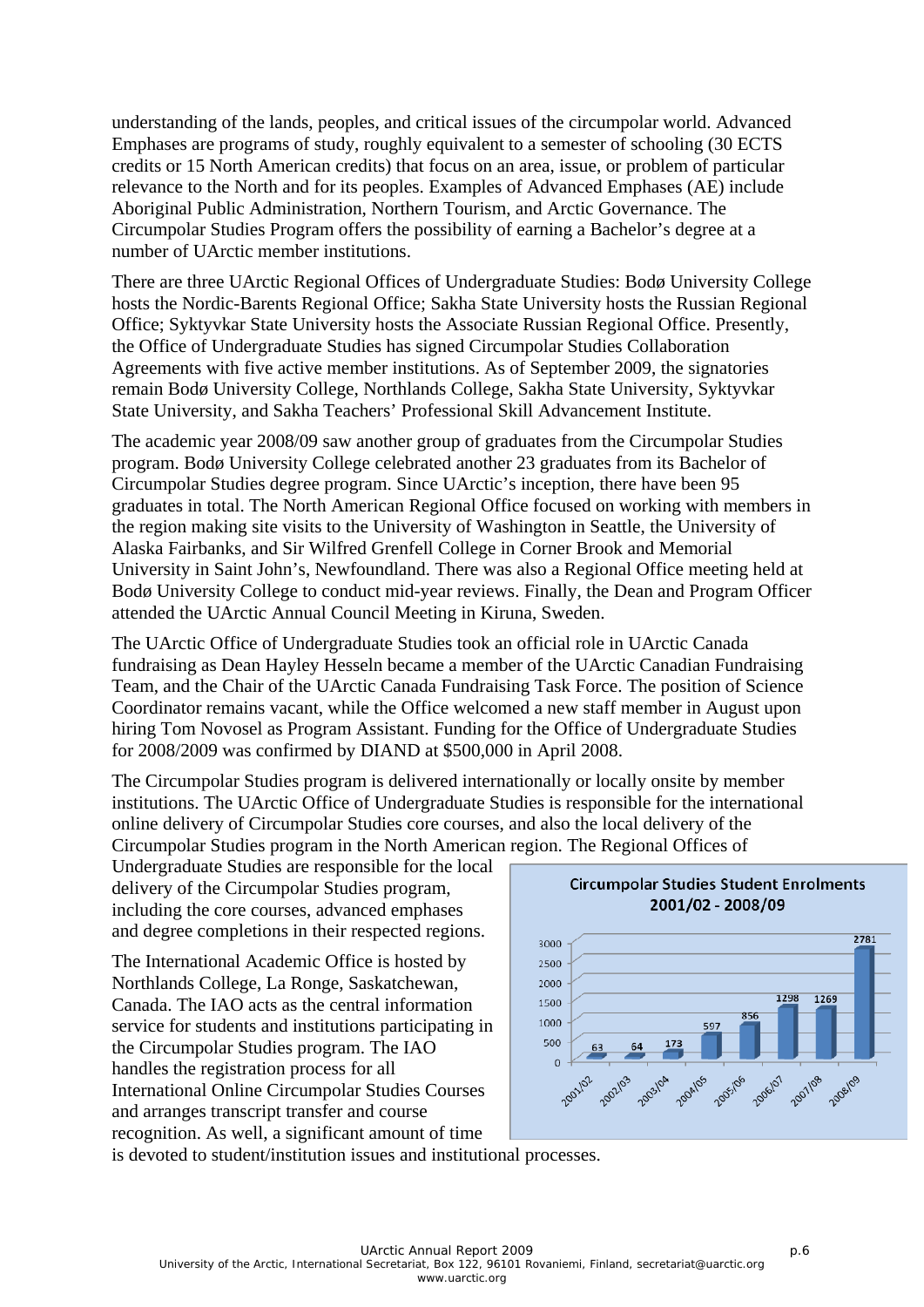Student enrolments in the academic year 2008/09 totaled 2,781, an increase of 119% from 2007/08 (with 1,269 students). Student enrolments in the international online delivery have somewhat stabilized in recent years, with enrolment fluctuations, while local delivery continued to increase. To date, aggregated student enrolments are 7,101. This year's total enrolments also include student enrolments in AEs for the first time.

The local delivery of core courses and AEs compose 90% of all student enrolments, while the international online delivery of the core courses make up 10%. Circumpolar Studies had 33 UArctic member institutions participating actively in 2008/09. The Office of Undergraduate Studies has noticed a dramatic increase of UArctic member institutions involved in Circumpolar Studies, especially in Russia. Among the participating institutions, Russian and Canadian were the most active constituting 67% of the total. Norway and Finland also participate significantly in Circumpolar Studies. Currently, there are no two countries that neither offer courses nor have student enrolments – Sweden and Greenland.

## **Graduate Studies**

Reflecting UArctic values and goals, the Graduate Studies strategic area will foster and assist development of high-quality, joint, and parallel graduate and postgraduate program activities. This will normally be organized in conjunction with relevant Thematic Networks. The strategic area includes the Masters Studies Program, the UArctic Field School, and Graduate **Networks** 

For 2009, the overall goal for the Master's Studies program has been to produce a final draft of the guidelines, conditions and requirements for a UArctic Master's Endorsement Policy, and to have these reviewed by UArctic's Academic Quality and Indigenous Issues committees in time to begin testing the policy at various member institutions in early 2010. In addition to finalizing the Graduate Studies strategic area Terms of Reference, the leadership team engaged in dialogue with several Thematic Networks regarding the development of Master's level studies and programs. Preliminary discussions were held for the development of a Master's Endorsement Policy, including the development of a draft policy. The leadership team is also engaged in an assessment survey to firstly obtain a better measure of the status, activities and needs of master's level studies at UArctic member institutions; and secondly to identify gaps in graduate education in UArctic's three strategic areas of focus: Building Human Capacity; Adaptation to Climate Change; and the North as an Energy Region. However, after much discussion, the decision was made to expand the purpose and approach by linking more closely to the measures being undertaken to develop the Master's Endorsement Policy (i.e. pre-test and implementation stages).

Since April 2004 the UArctic Field School secretariat has been located at UNIS (The University Centre in Svalbard) in Longyearbyen, Norway, through a memorandum of understanding. The chair of the field school office and also the contact point of UArctic at UNIS has for a long time been Eystein Markusson. October 1st 2008, student advisor Elise Strømseng became the contact point of the UArctic field school office/secretariat as Eystein chose to leave his position and UNIS at this point. UNIS has now a new Head of the Academic and Research Department, Christin Kristoffersen. Until something else is announced, Elise Strømseng will still function as the contact point between UArctic and UNIS – and the leader of the field school office. UNIS and the UArctic Field School Secretariat continue to develop field-based education opportunities for UArctic students, including a joint International Polar Year (IPY) Field School in June-July 2009, with the participation of UNIS, IPY Norway, APECS, and UArctic.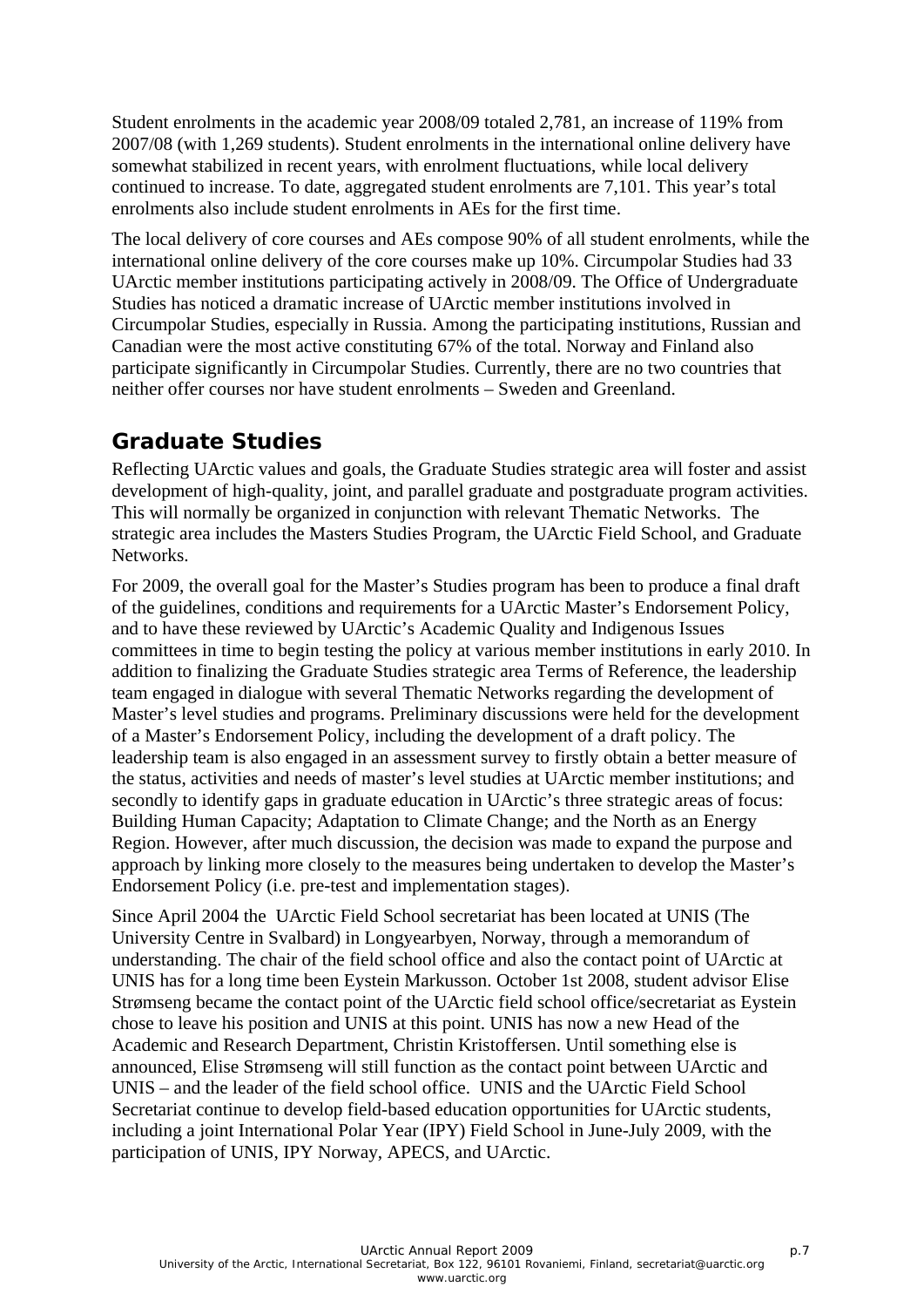UArctic's Graduate Networks have engaged in discussion and consultation with the coordinators of the Circumpolar Arctic Environment Sciences (CAES) and Circumpolar Arctic Social Sciences (CASS) graduate networks, representatives from different graduate schools at member institutions, and with members of the Graduate Studies Leadership Team, to generate new ideas on the future of the program. Based on these, it was decided that the scope of the Graduate Networks program should be broadened to allow for the development of new initiatives for graduate students; initiatives that would promote access to mentoring, research, practical training, and student-to-student peer interactions links.

After meeting with representatives of the Association of Polar Early Career Scientists (APECS) and the International Arctic Science Committee (IASC) at the Arctic Science Summit Week in Bergin in March, we began cooperating on efforts such as producing joint marketing material, and participating in the Polar Weeks initiatives (formerly the IPY International Polar Days). Currently the parties are working towards establishing a tripartite memorandum of understanding, which will serve as a framework for the development of further cooperation activities.

## **Mobility**

### **north2north**

UArctic Mobility programs embrace all student and faculty exchanges that can benefit northern populations and create a sense of northern citizenship. The Mobility strategic area shall in particular be used to improve the quality of education delivery to northern students. UArctic members share resources to cooperate in Mobility activities.

The Mobility Strategic Area Office is hosted by Finnmark University College, and consists of three part time positions, Leader Mona Johnson, Manager on the Norwegian National n2n Agency Gøril Johansen and Administrative north2north contact at Finnmark University College, Natalia Kononova. .

Under the UArctic Council meeting the Program Team Meeting of The Mobility Strategic Area met and discussed updating of the North2north mobility Program Guidelines according to the new UArctic Strategic Implementation Plan. A great job was done by an enthusiastic team of 7 persons; Camilla Wristel (Swedish Institute) who lead the National north2north Agency in Sweden, Päivi Pahijala (CIMO) who lead the National north2north Agency in Finland, Gøril Johnasen(FiUC) who lead the National north2north Agency in Norway, Chris Southscott (U of Lakehead) who lead the National north2north Agency in Canada, Donna Anger (U of Alska Fairbanks) who is the National north2north Mobility Contact in USA, Ingebjørg Birkeland (SIU) Norway, Claudia Fedorova who coordinates the north2north work in East Russia, Kaijalene Serlo who is the director of the Teacher Mobility Unit northTREX and Mona Johnson who is the lead of the Student Mobility unit north2north and Lead of The Strategic Mobility Area.

The Strategic Mobility Area Office also arranged a north2north Member Institution Meeting under the Kiruna Council Meeting. The north2north institution contacts discussed cooperation and what in their opinion was missing on the north2north web site. Altogether 37 persons attended the north2north Member Institution Meeting.

Spring 2009 saw a total of 60 students exchanges between UArctic institutions. Of these 34 was allocated a north2north scholarship, three had a Barentsplus scholarship, 13 North American an Russian students were allocated High North Fellowships and three were self financed. For 2009 spring no exchanges were identified as part of a UArctic activity, this will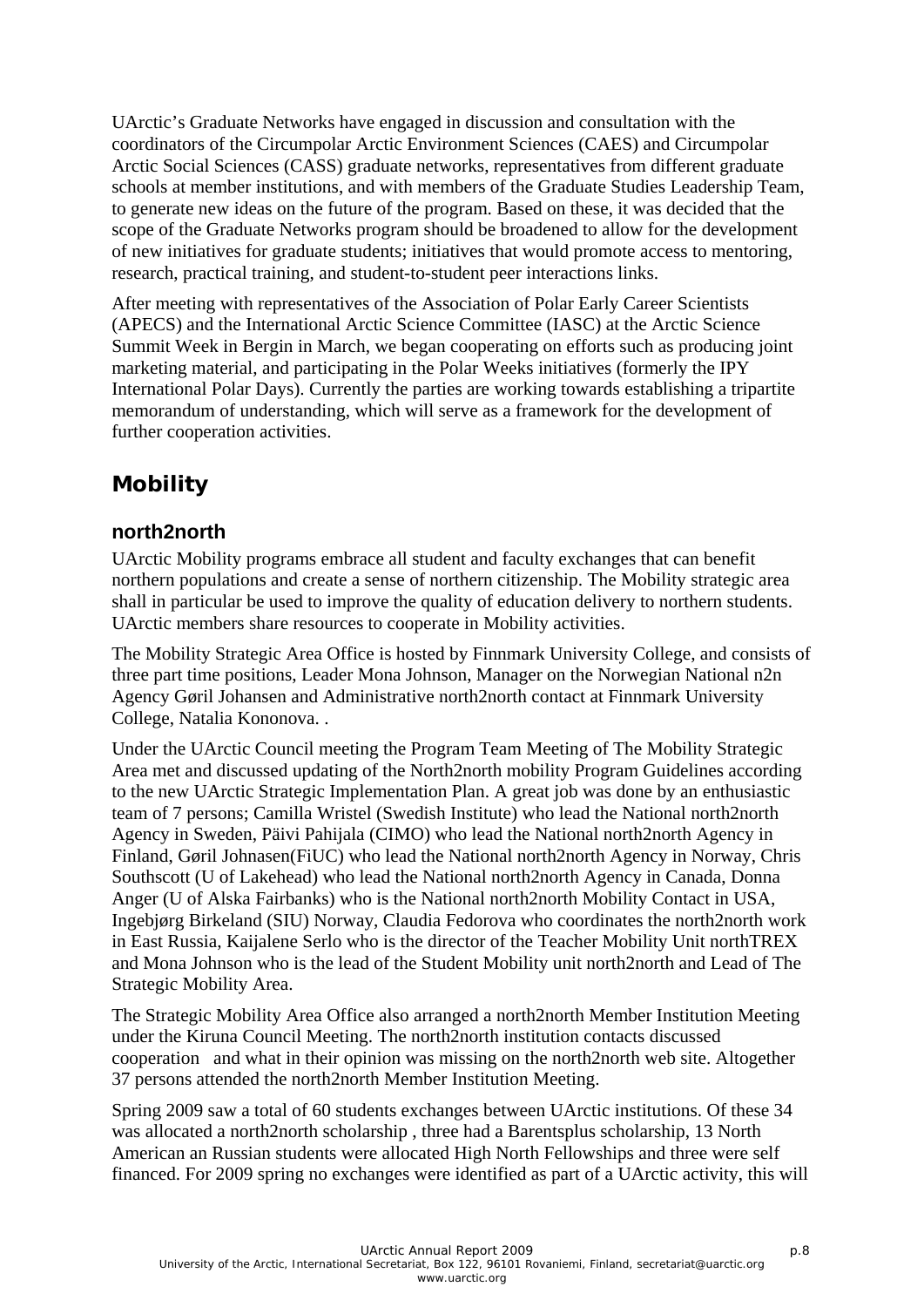not be possible to register before the academic year 2009-10. Seven students were marked as Special Status students.

### **northTREX**

Faculty and experts engage in mobility activities to help build quality education and training opportunities that reduce barriers to cooperation in research and the sharing of knowledge throughout the North and globally. Faculty exchange is also an efficient tool to promote institutional cooperation and to ensure that institutions' individual strengths can be developed further. Kaijaleena Serlo of the Oulu University of Applied Science chairs the northTREX program.

At the time it is not possible to register the teacher exchange except from the survey. Norway has funded 5 teacher exchanges with north to north scholarship, three from Norway to Russia and two from Russia to Norway.

## **Knowledge and Dialogue**

### **Mimir**

UArctic's member institutions are actively engaged in research, education, and development activities with other UArctic members. UArctic's activities are well coordinated with Arctic research initiatives and are relevant to activities of the Arctic Council working groups.

## **Services to Members**

UArctic builds capacity in its members by providing services for the members that are more easily offered through the added value of the network. These are services that the institutions themselves may not be able to provide alone. These services aim to promote UArctic member institutions as study destinations and seats of learning in the North. They also promote the North as a subject of study.

### **GoNorth**

Through GoNorth, UArctic members cooperate to promote themselves as the study destination of choice for students in the South interested in studies in or on the North. GoNorth also markets and recruits nationally. In 2009 GoNorth has engaged effectively with the UArctic International Secretariat in the redevelopment of the new UArctic website and UArctic Catalalogue. The new changes to the website and studies Catalogue will more easily enable UArctic member institutions to market themselves and their educational offerings. Following the questionnaire results from member institutions, GoNorth is working to develop a joint marketing strategy. GoNorth is also engaged in the development of a special issue of the Shared Voices newsletter in 2010 that will highlight the region as a destination of study. GoNorth received 200000NOK/25000 Euros for 2009-10 from the Norwegian Ministry of Education's UArctic cooperation fund.

### **UArctic Institutes**

UArctic Institutes, or centres, are units at member institutions devoted to circumpolar cooperation, normally within a specific area. UArctic institutes can be physical entities with assigned staff, or a group of experts that assign part of their time to a physical or virtual centre at a member institution or distributed among a few members. Currently there are three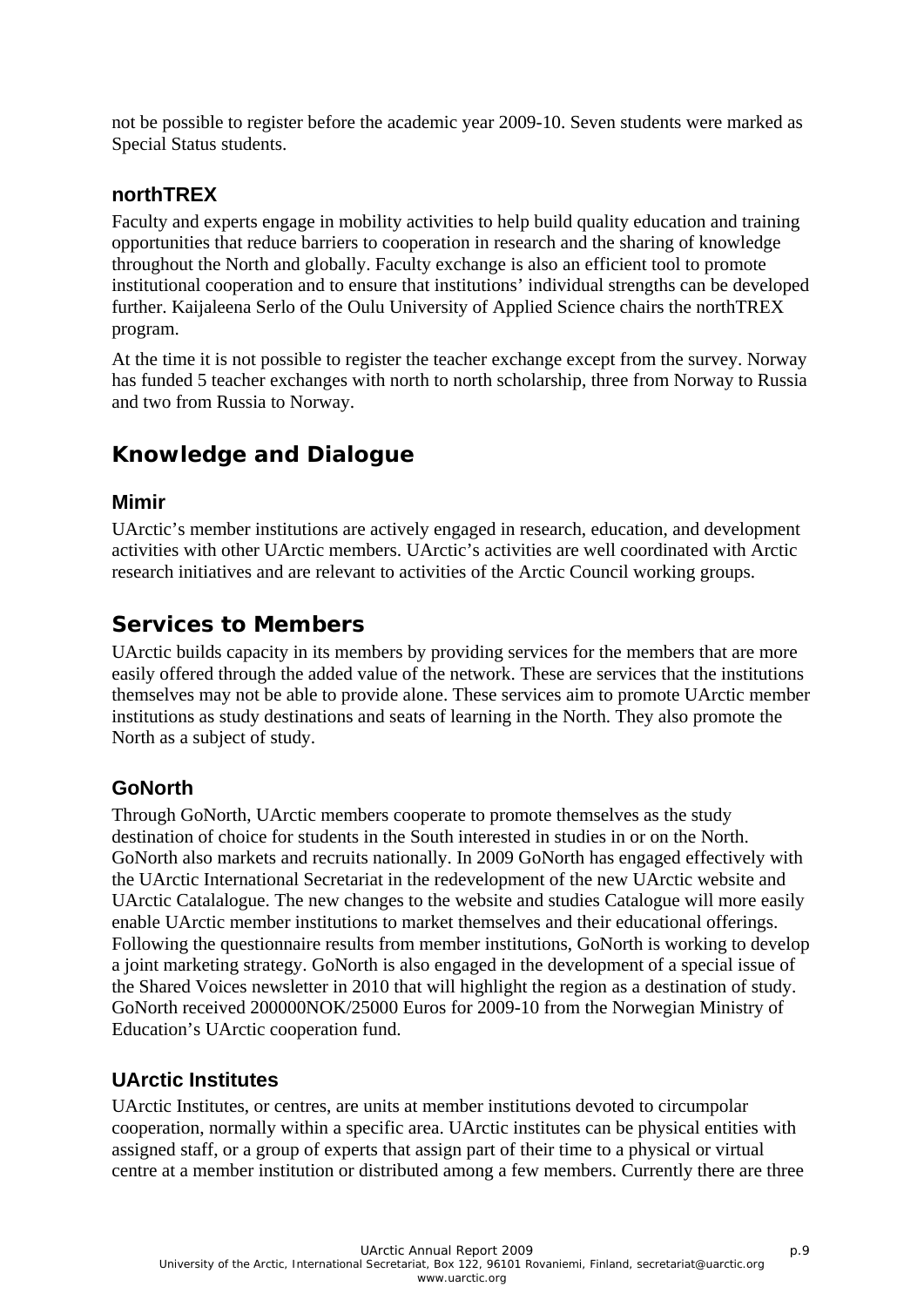UArctic Institutes: The UArctic Institute for Applied Circumpolar Policy at Dartmouth College and the UArctic Institute; The Northern Research Forum (NRF), and the UArctic Institute of Circumpolar Reindeer Husbandry (EALAT UArctic Institute).

### **UArctic Catalogue**

The UArctic Catalogue acts as a 'one-stop shop' to provide course information to students and marketing the educational offerings of member institutions. The unique selling point of the Catalogue is that there is nothing similar on the internet for this vast geographical area. This selling point also underscores the significant organizational and technical challenges of sharing this kind of information among different institutions, academic systems, countries and languages. Following the closure of the Amherst office, Catalogue development is currently being undertaken by the International Secretariat in Rovaniemi, with the support of Scandinavian Serminar. A new development strategy was approved by the Catalogue Steering Committee that follows a two-track process to redevelop the current Catalogue service and secure a long-term technical and organizational platform in the future. The nearterm solution is currently being implemented with improved functionality and user-interface, building on the previous experience and cooperation with Norway Opening Universities (NOU). At the same time, UArctic partners are working together to develop project funding applications in (including Nordic Council and EU structural funds programs) and to support the future development and sustainability of the Catalogue.

### *UArctic Atlas*

The UArctic Atlas being is a learning resource both for UArctic students and anyone else interested in the features of the region. It presents a visual and geographic overview of the Arctic region, including its physical environment and socio-cultural life through a series of dynamic map layers that can be viewed in a web browser or in Google Earth. The Atlas has been well received both by users and by the participating data partners. The first phase of the UArctic Atlas was successfully launched in Tromso in January 2009, and the project phase supported by StatoilHydro concluded in June. The development of the Atlas is continuing through the Nordic Council funded Arctic Virtual Tools project to produce new print-ready maps of the Arctic region. Recently, the Arctic Portal agreed to partner with UArctic to develop the next phase of the UArctic Atlas by integrating it with the Arctic Portal's existing 'Inter-Map' technology and additional map layers.

UArctic programs are coordinated and delivered through members and administered through many decentralized offices.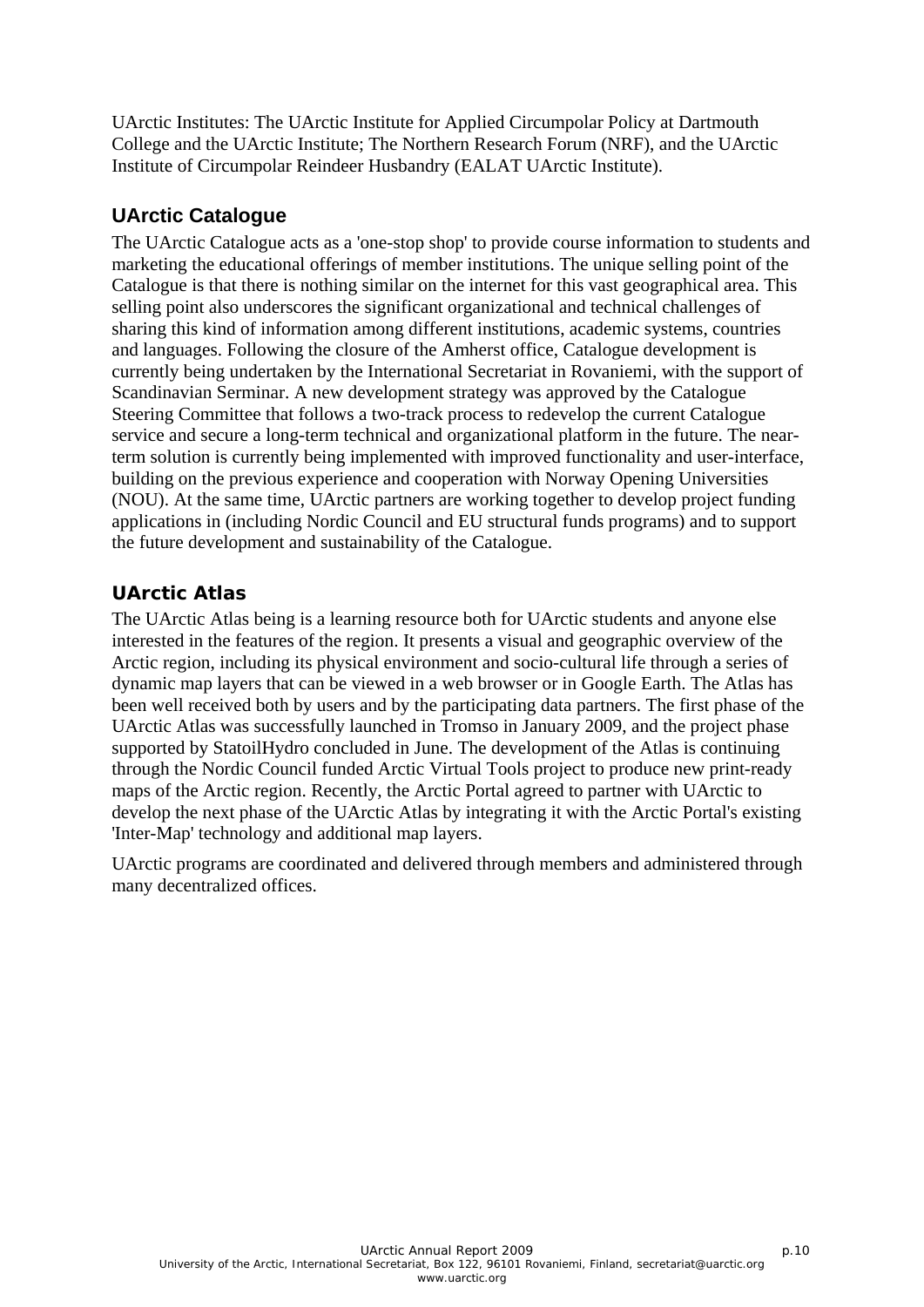## **UArctic as an Organization**

### **Offices**

UArctic programs are coordinated and delivered through members and administered through many decentralized offices.

| <b>Office</b>                             | Location             |
|-------------------------------------------|----------------------|
| President's Office                        | Arendal, Norway      |
| <b>International Secretariat</b>          | Rovaniemi, Finland   |
| north2north Program Office                | Alta, Norway         |
| Undergraduate Studies Office              | Saskatoon, Canada    |
| Field School Program Office               | Longyearbyen, Norway |
| International Academic Office             | La Ronge, Canada     |
| GoNorth! Program Office                   | Tromsö, Norway       |
| <b>UArctic Press Editorial Office</b>     | Edmonton, Canada     |
| <b>Thematic Networks Office</b>           | Oulu, Finland        |
| <b>UArctic Russian Information Center</b> | Yakutsk, Russia      |
| <b>UArctic BCS Regional office</b>        | Syktyvkar, Russia    |
| <b>UArctic BCS Regional office</b>        | Yakutsk, Russia      |
| UArctic BCS Regional office               | Bodö, Norway         |

### **Secretariat**

The International Secretariat has responsibility for supporting the University of the Arctic's governance structures, supporting information management, and overseeing the strategic area of Services to Members. The Secretariat had two full-time funded positions, Director of Administration and University Relations, and Project Secretary. The Secretariat also had the following part-time positions with external funding :

- Graphic Designer
- Communications Assistant
- Project Manager
- Communications Intern (Alexandra Winton IISD, Canada October 2008-April 2009)
- Communications Intern (Elisabeth Zarpa IISD, Canada October 2009-April 2009)

### **Web Site**

One of the development projects in 2009 was the reorganization of UArctic's website [www.uarctic.org.](http://www.uarctic.org/)

76,938 visits (+21.16% from 2008)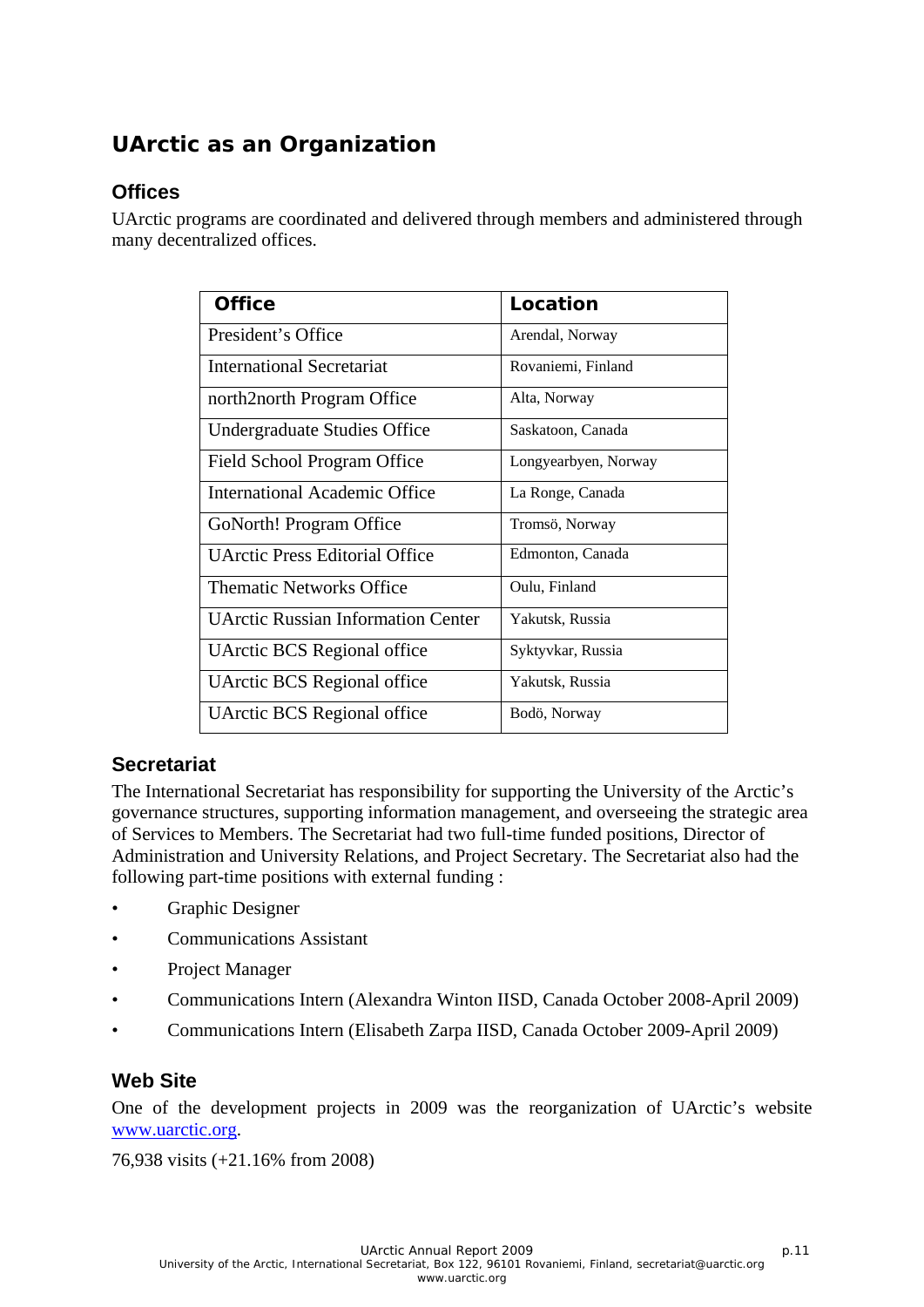311,995 pageviews (+16.17% from 2008)

Average of 4.06 pages per visit

### **Shared Voices**

The University of the Arctic's monthly electronic newsletter, Shared Voices, is currently distributed to approximately 2600 users. One print edition of the Shared Voices Newsletter 'UArctic: Building Human Capacity' was produced in spring 2009, focusing on Thematic Networks. The print edition was partly made possible through funding from the UArctic Thematic Network Office in Oulu.

### **The Circumpolar Cookbook**

One important avenue to the life and cultures as well as the environment of the Arctic regions is cooking traditions. UArctic Administration started a project to produce a circumpolar cookbook, with Andreas Viestad as the chief author, in 2007. The goal is to produce a cookbook with information about northern cultures, regions as well as flora and fauna relevant for local cooking during 2010.

### **Member survey and database, Annual Report**

All UArctic implementation is carried out at member institutions, and each member is required to report on their involvement in UArctic, including the economics of their involvement, annually through the UArctic Annual Member Survey. The survey produces the formal overview of member in kind and cash contributions as well as private and government contributions to UArctic. The survey was implemented as an online version in spring 2009 where members reported on their activities in 2008. The UArctic Annual Report 2008, based on reports from UArctic programs and members, was published online in May 2009.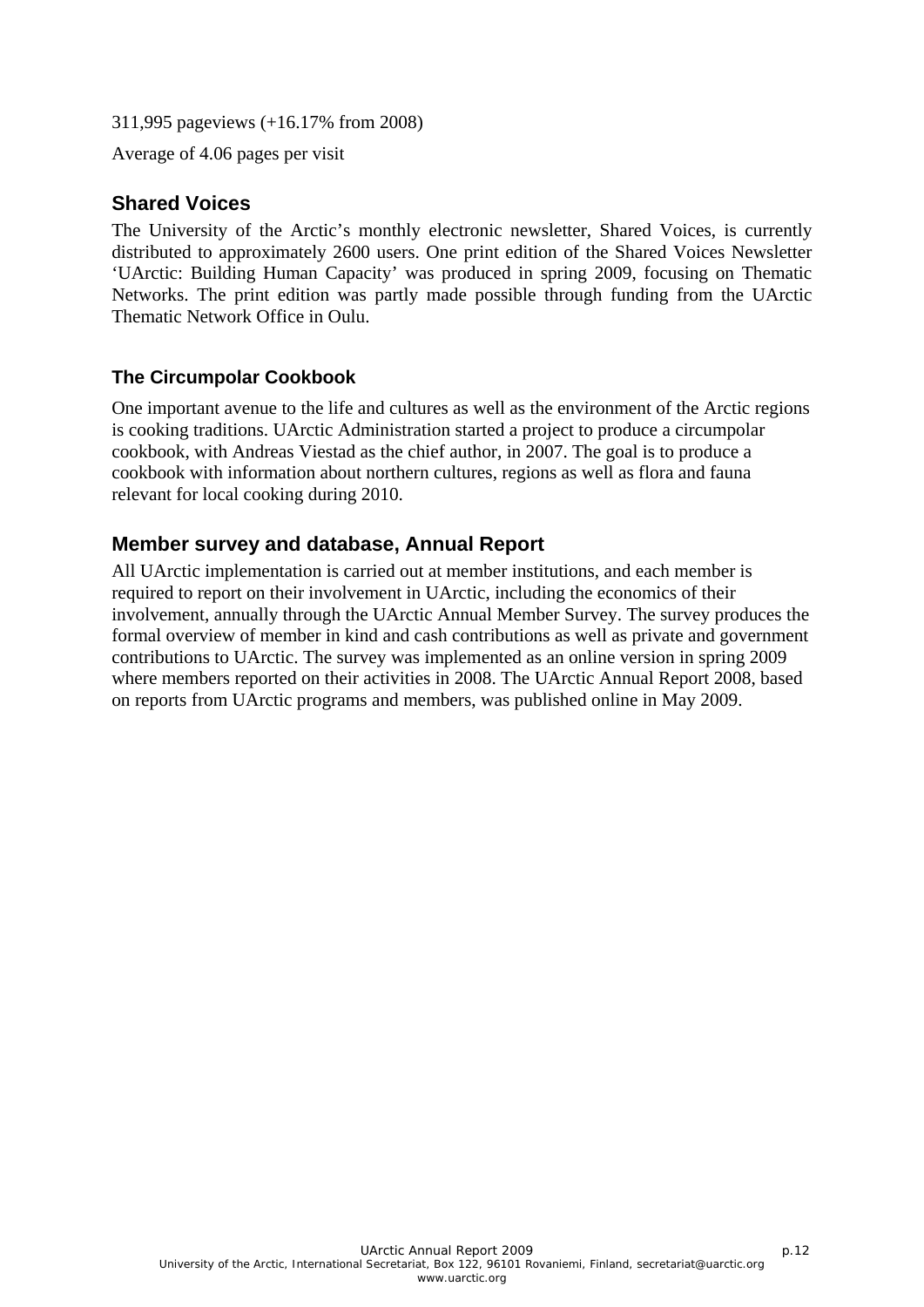## **Annex 1: UArctic Member Institutions and Organizations by Country and by Categories 2009**

#### **Canada**

Higher-Education Institutions:

- Athabasca University
- Aurora College
- Grande Prairie Regional College
- Lakehead University
- Memorial University
- Northlands College
- Northwest Community College
- Nunavut Arctic College
- Royal Military College of Canada
- Saint Mary's University
- Université Laval
- University College of the North
- University of Alberta
- University of Manitoba
- University of Northern British Columbia
- University of Regina
- University of Saskatchewan
- University of Winnipeg
- Vancouver Island University
- Wilp Wilxo'oskwhl Nisga'a
- Yukon College
- Other Organizations:
- Arctic Athabaskan Council
- Association of Canadian Universities for Northern Studies (ACUNS)
- Canadian Polar Commission
- Churchill Northern Studies Centre
- Centre for Indigenous Peoples' Nutrition and Environment, McGill University
- Gwich'in Council International
- International Institute for Sustainable Development
- Makivik Corporation
- Nunavut Sivuniksavut
- Polar Libraries Colloquy, International

#### **Denmark**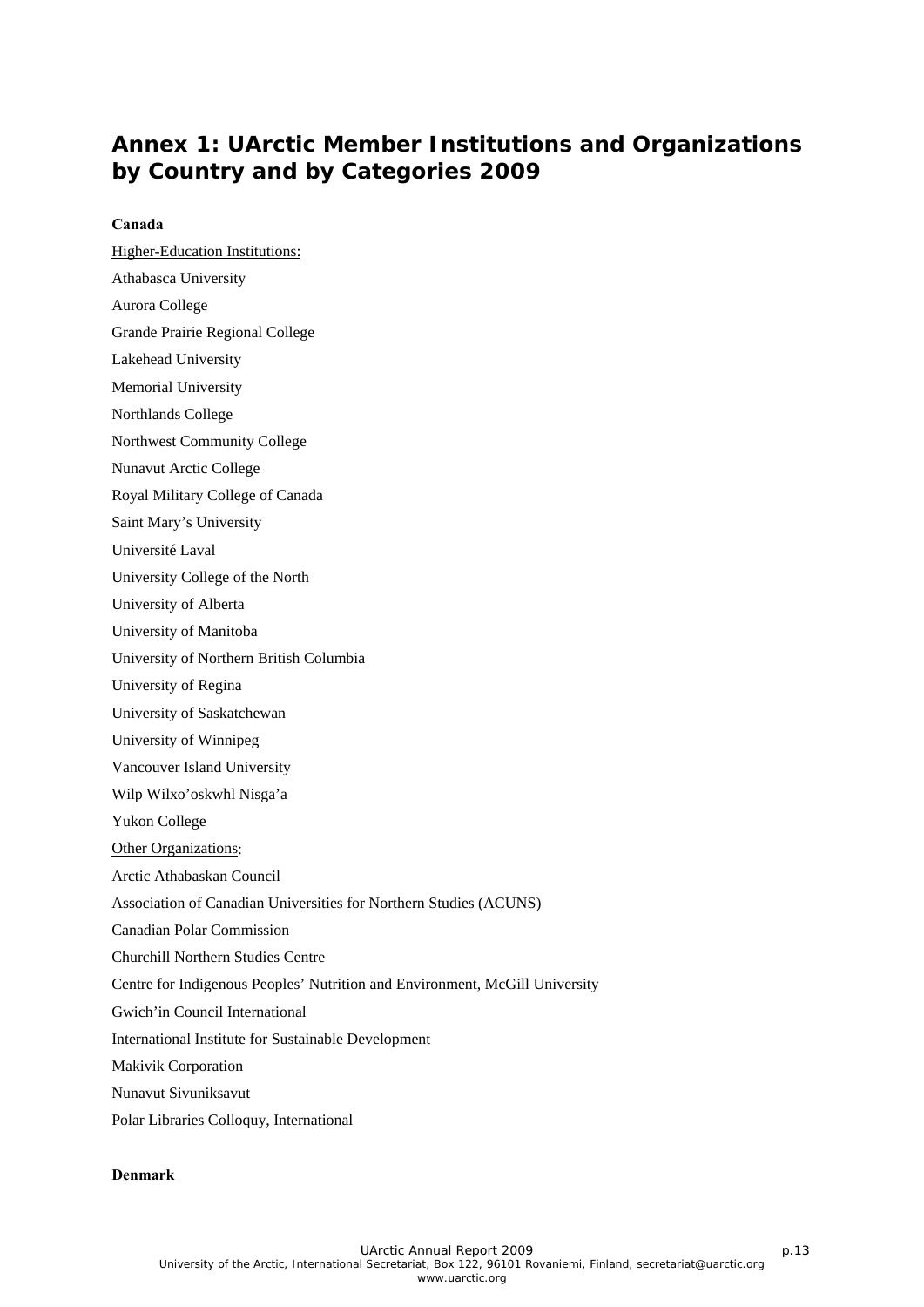#### Higher-Education Institutions:

Centre of Arctic Technology (ARTEK) at the Technical University of Denmark (DTU), Greenland Ilisimatusarfik/University of Greenland

Roskilde University

University of Faeroe Islands

#### **Finland**

Higher-Education Institutions: Diaconia- Polytechnic (DIAK), Oulu Unit Humanistinen Ammattikorkeakoulu, HUMAK Kemi-Tornio University of Applied Sciences Oulu University of Applied Sciences Rovaniemi University of Applied Sciences Saami Education Centre University of Helsinki University of Lapland University of Oulu University of Turku

#### **Iceland**

Higher-Education Institutions Bifröst School of Business Iceland University of Education University of Akureyri University of West Fjords Other Organizations: Stefansson Arctic Institute

#### **Norway**

Higher-Education Institutions: Bodø Regional University Finnmark University College Harstad University College Hogskolen I Nesna/Nesna University College Narvik University College Saami University College University Centre on Svalbard University of Tromsø **Other Organizations:** 

Arran lulesamisk center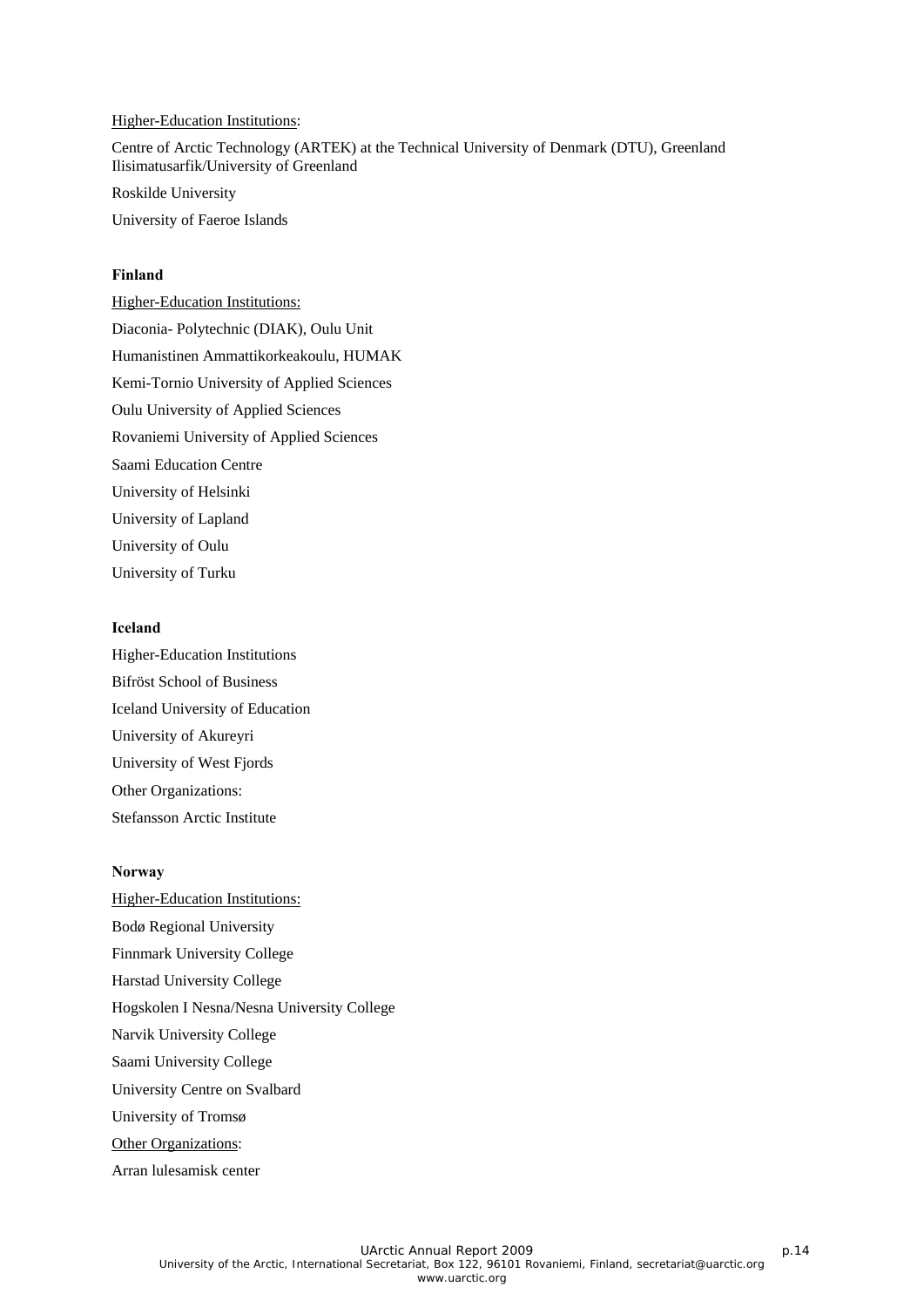Barents Institute GÁLDU Resource Centre for the Rights of Indigenous Peoples GRID-Arendal International Centre for Reindeer Husbandry Nordland Research Institute Northern Feminist University Norwegian Coast Sami Study Association (NCSSA)(SSF))

#### **Russia**

Higher-Education Institutions: Arctic State Institute of Culture and Arts Arkhangelsk State Technical University Buryat State University Kamchatka State University of Education Kola Science Centre RAS Komi State Pedagogical Institute L.V. Laptswui Performing Arts and Culture College Murmansk Humanities Institute Murmansk State Pedagogical University Murmansk State Technical University Northern International University Northern State Medical University Pomor State University Sakha State University of Russia Salekhard Pedagogical College of the Peoples of the Far North named after Hero of the Soviet Union A.M. Zverev State Polar Academy Surgut State University Surgut State Teachers' Training University Syktyvkar Forest Institute Syktyvkar State University Taymyr College Technical Institute Yakutsk State University Tyumen State University Ukhta State Technical University, KOMI Yakutsk Agricultural Academy Yakutsk Institute in Moscow Yamal Polar Aregoeconomic College Yugra State University Other Organizations: Academic Institute of Language, Literature and History, KOMI Centre for Support of Indigenous Peoples of the North (CSIPN\_RITC)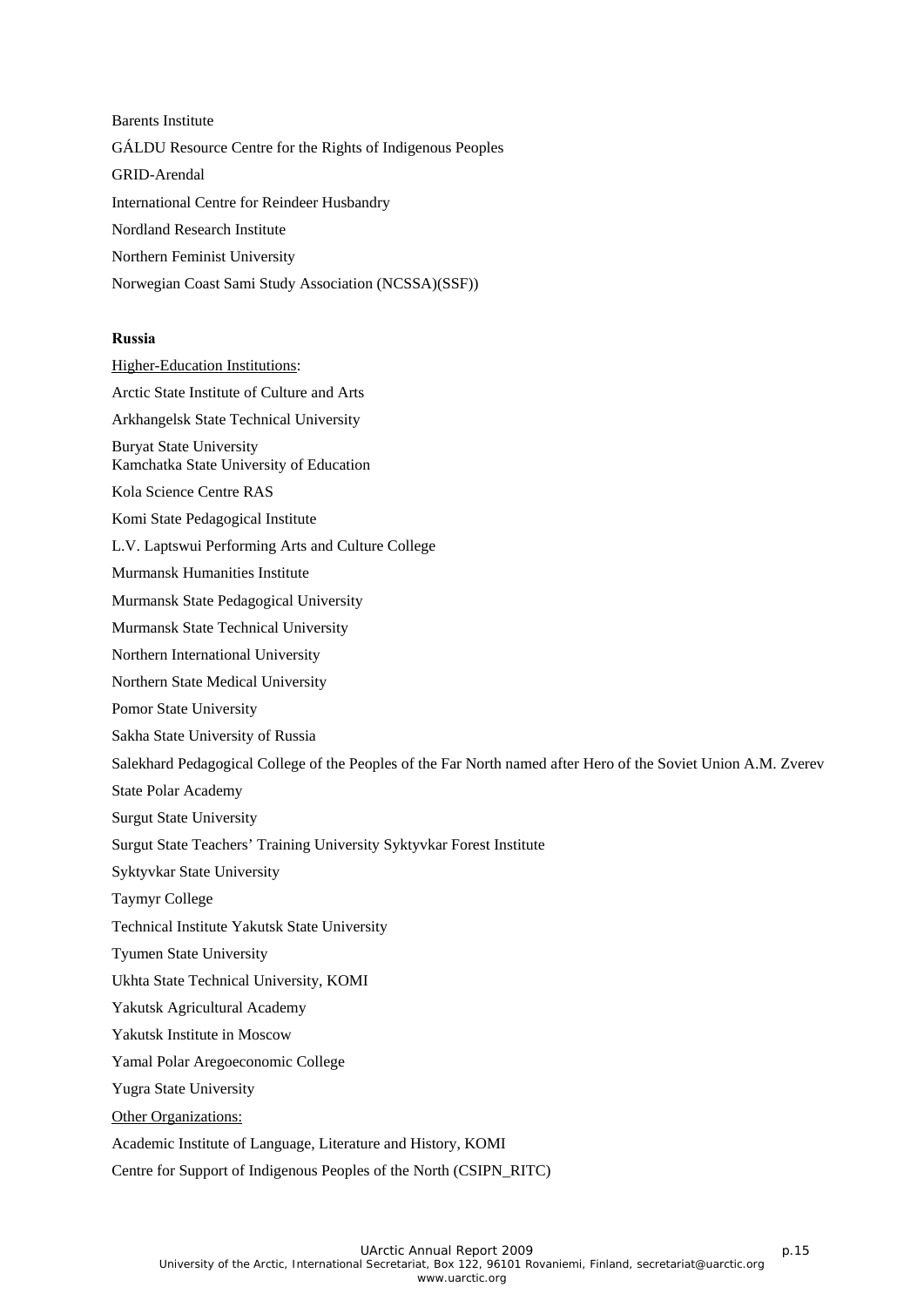Federal State Scientific Institution "Scientific Research Institute of National Schools of the Republic of Sakha (Yakutia)

Institute of the Humanities and the Indigenous Peoples of the North of the Siberian Branch of the Russian Academy of Sciences

Narjan-Mar Social Humanitarian College

Specialized School No 26

RAIPON

Yakutsk Retraining Institute

#### **Sweden**

Higher-Education Institutions: Luleå University of Technology Mid Sweden University Sami Education Centre Stockholm University Umeå University Other Organizations: Abisko Scientific Research Station

#### **United Kingdom**

Higher-Education Institutions UHI Millennium Institute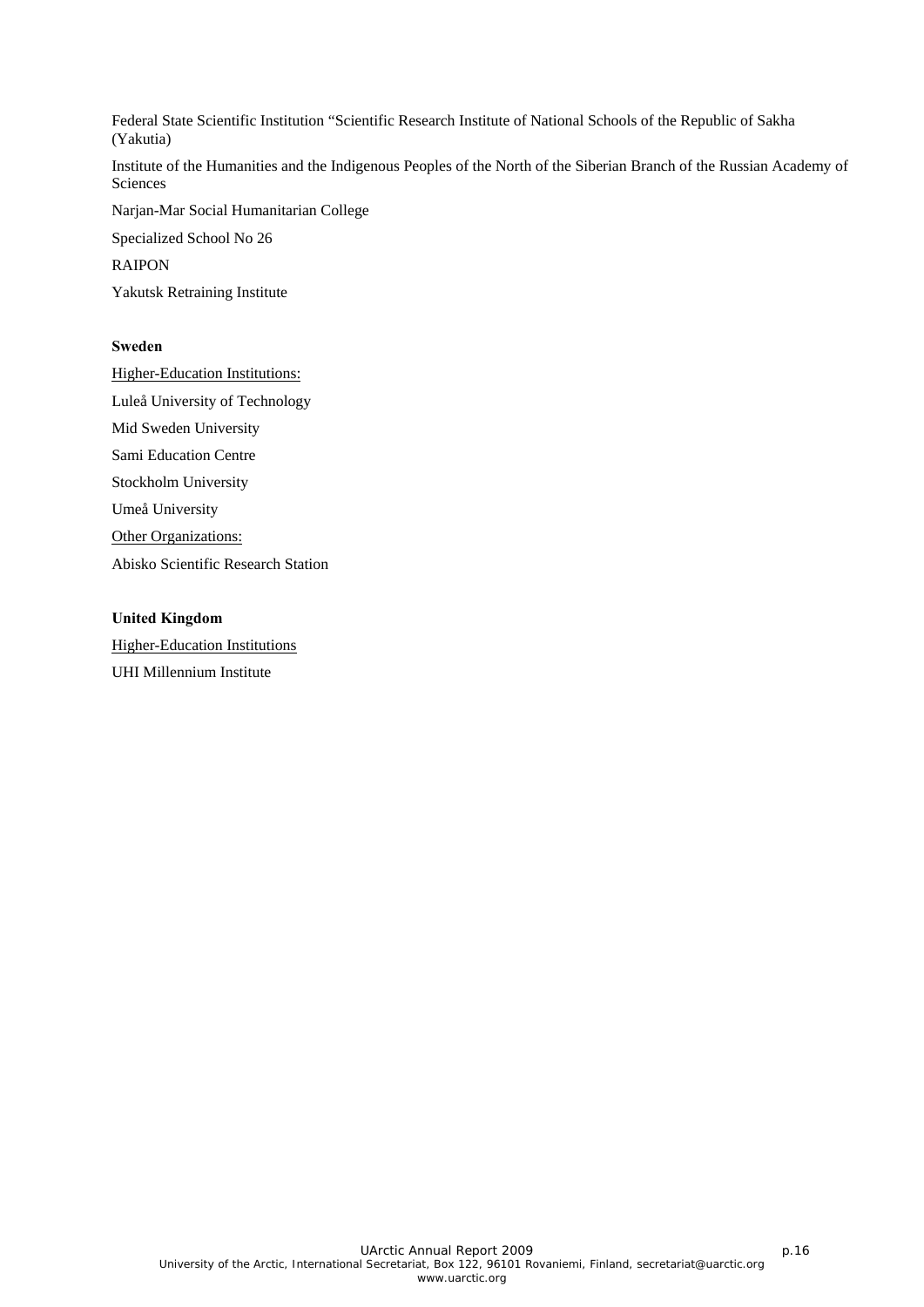## **Annex 2: University of the Arctic Board of Governors in 2009**

#### **Andrew Greenshaw**

Vice-President (Research) University of Alberta 3-5A University Hall Edmonton, Alberta T6G 2J9 Canada

**Mikkel Berg** (resigned) Student Representative

#### **Jan Henry Keskitalo**

Saami University College Alttáluodda 20 9520 Kautokeino Norway

#### **Lauri Lantto**

Rector Oulu University of Applied Sciences P.O. Box 222 FI-90101Oulu Finland

#### **Barry P. Scherr**

Provost Dartmouth College Hanover, New Hampshire 03755 USA

#### **Emőke Szathmáry** (resigned)

University of Manitoba Office of the President 202 Administration Building Winnipeg, MB R3T 2N2 Canada

#### **Erling Olsen**

Borgmester Jørgensens Vej 7 DK-2930 Klampernborg Denmark

#### **Brian Rogers**

University of Alaska Fairbanks Box 757500 Fairbanks, Alaska 99775, USA